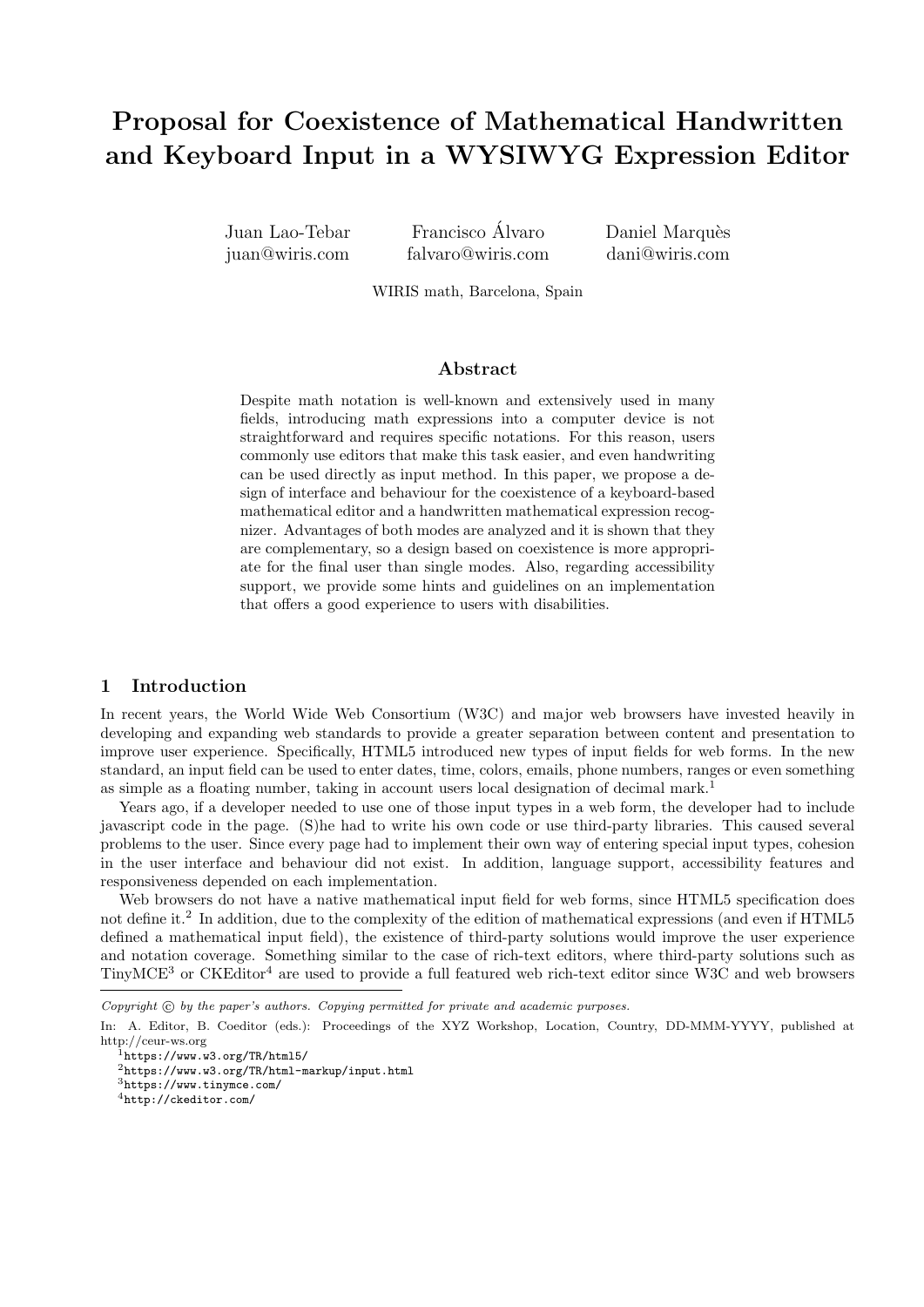do not provide a standarized solution for this requirement.

There are different libraries available to deal with math expressions in previously discussed scenarios. Some of them let the user insert expressions using LAT<sub>E</sub>X, like WikiEditor<sup>5</sup> (content editor for Wikipedia), while other libraries offer a more user-friendly interface, where what you see is what you get (WYSIWYG) and no previous knowledge of any language or format is needed. Examples of this kind of libraries are  $DragMath,6$  MathQuill,<sup>7</sup> CodeCogs<sup>8</sup> or WIRIS editor.<sup>9</sup>

With the rise of touch devices and artificial intelligence systems, new systems are appearing for recognizing handwritten mathematical expressions, like MyScript<sup>10</sup>, MathBrush [ML15],  $m_{in}$  [SHP<sup>+</sup>12] or WIRIS hand.<sup>11</sup> These systems have some advantages compared to keyboard input: they offer a more comfortable interface on touch devices and they are more user-friendly and intuitive than classic overloaded toolbars that keyboard-based editors usually have. However, sometimes a user may prefer to insert expressions using the classic keyboard for several reasons:

- Lack of a touch device or not achieving the required accuracy with the mouse when drawing an expression.
- Suffering from visual impairment.
- In general, keyboard input offers a wider variety of mathematical expressions than a handwriting recognizer.
- Creation of expressions with a specific style and formatting (colors, position of elements, etc.).

For these reasons, the user should decide what input method (s)he wants to use, and should be able even to change it during the editing session.

In summary, as a developer, there should be a mathematical input field, independent to the input method (keyboard or handwritten); and as a user, the interface should offer a way to manage the input methods. Some vendors already implemented this duality in their systems, like Learnosity<sup>12</sup> and WIRIS.<sup>13</sup>

# 2 Keyboard Input Interface

A keyboard-based mathematical editor is traditionally composed by a toolbar and an editing area. Of course, this structure can vary between implementations by adding or removing interface elements but these variations are out of the scope of this paper. An example of this structure is shown in Figure 1.



Figure 1: Basic structure of a keyboard-based mathematical editor

<sup>5</sup>https://www.mediawiki.org/wiki/Extension:WikiEditor

 $6$ http://dragmath.bham.ac.uk/demo.html

<sup>7</sup>http://mathquill.com/

<sup>8</sup>http://www.codecogs.com/latex/about.php

<sup>9</sup>http://www.wiris.com/editor/demo/en/

<sup>10</sup>http://webdemo.myscript.com/#/demo/equation

 $11$ http://www.wiris.com/hand

<sup>12</sup>https://www.learnosity.com/

<sup>13</sup>http://www.wiris.com/editor/demo/en/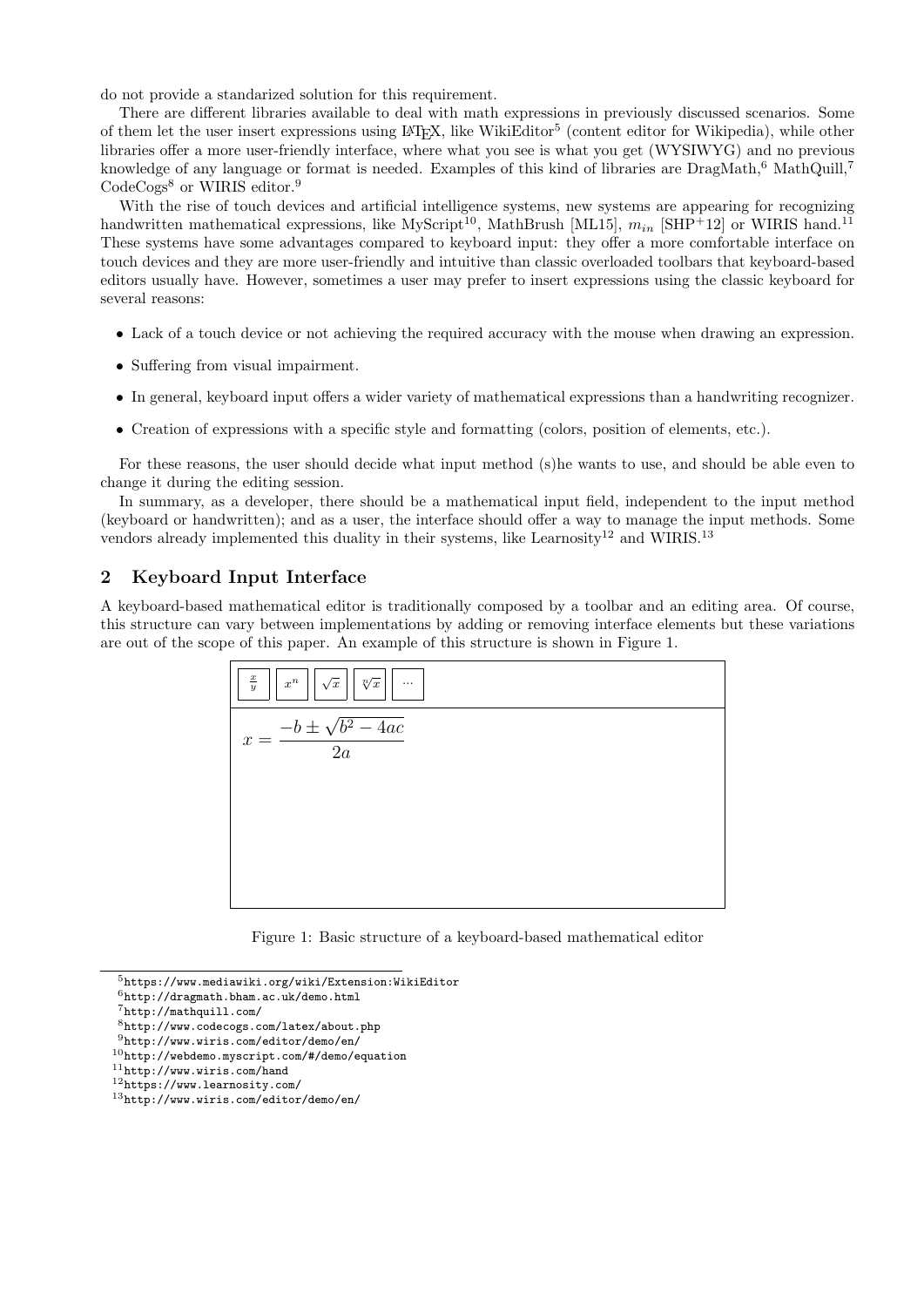The toolbar of a keyboard-based mathematical editor is used for changing content formatting, switching element properties, managing clipboard (copy, cut, paste), performing undo/redo actions and inserting mathematical structures that cannot be typed using a keyboard (like fractions or square roots), among other features.

A keyboard-based mathematical editor also offers advanced features that are difficult to implement in a handwriting recognition system, such as support for different character sets (chinese, japanese, korean, arabic), Right To Left (RTL) support, syntax checking, copy/cut/paste, formatting or pixel-perfect element position. In summary, a keyboard-based mathematical editor is a powerful tool that can be used not just to let the user insert expressions, but also to decide exactly how they should look.

# 3 Handwritten Input Interface

It is difficult to determine the interface structure of a handwritten mathematical expression recognizer, since the technology is still new and there are different implementations in the market without any established design pattern.

The common characteristic in most of them is that there are two main components: the drawing area and the action buttons, that can be displayed inside a tiny toolbar (Figure 2) or floating over the drawing area (Figure 3).



Figure 2: Basic structure of a handwritten mathematical expression recognizer with toolbar



Figure 3: Basic structure of a handwritten mathematical expression recognizer with floating buttons

Action buttons can be used to perform simple tasks, as undo/redo actions or clearing the drawing area.

The drawing area allows the user to write mathematical expressions using a touch screen or a mouse, but it can be used also to enter gestures. A gesture is a special input that the system interprets as a command. For example, drawing several strokes over an existing drawn character can be interpreted as a desire to delete the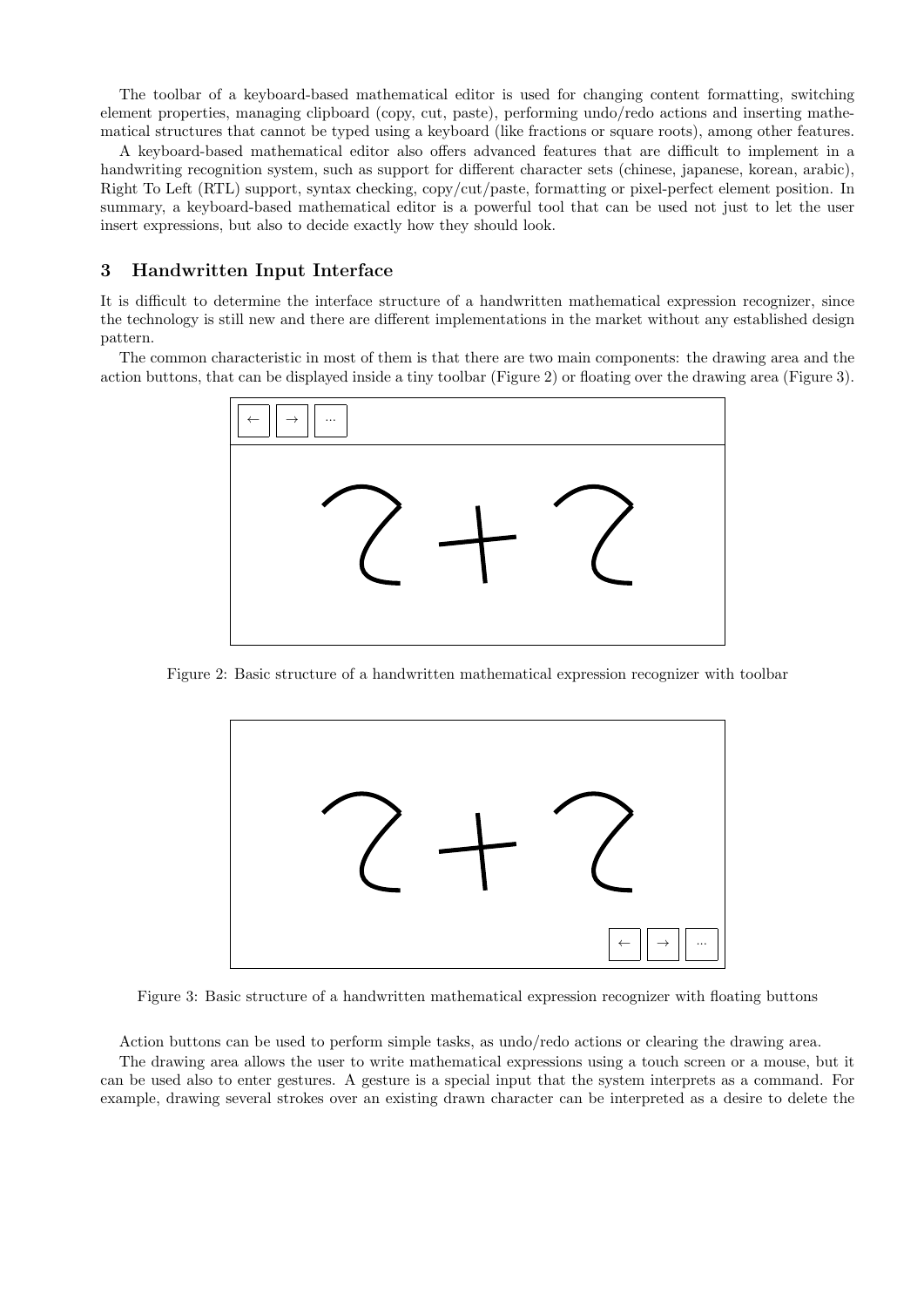character (Figure 4); or touching with two fingers at the same time and changing the distance between them can be interpreted as a desire to increase/decrease the zoom of the drawing area.



Figure 4: Deletion gesture

This kind of interface is simpler than the interface of a keyboard-based mathematical editor. It can be useful in environments where the semantic of the entered value is more important than the formatting.

# 4 Coexistence of Handwritten and Keyboard Input

As said previously, both interfaces have different and complementary characteristics. In some scenarios, just one of them is enough to fulfill the given specific requirements, but in other cases the final decision is up to the user.

In this paper, we propose the coexistence between both interfaces. On the startup, the system detects and uses the appropriate interface depending on the device, user preferences or developers decision, but the user can interchange the interface at any moment, even during the editing session.

### 4.1 Interchange of Interface

There are several ways to interchange between a keyboard-based mathematical editor interface and a handwritten mathematical expression recognizer interface. In this paper, we suggest the usage of an element that indicates clearly the concept of duality, avoiding approaches based on gestures like swiping without any previous visual clue. The described proposal can be implemented via toolbar (Figure 5) or float buttons.



Figure 5: Interchange between a keyboard input interface and a handwritten input interface via toolbar buttons

In this proposal, we also recommend the conservation of the existing content (if there is any) as long as possible, converting it from one input method to another, as explained below.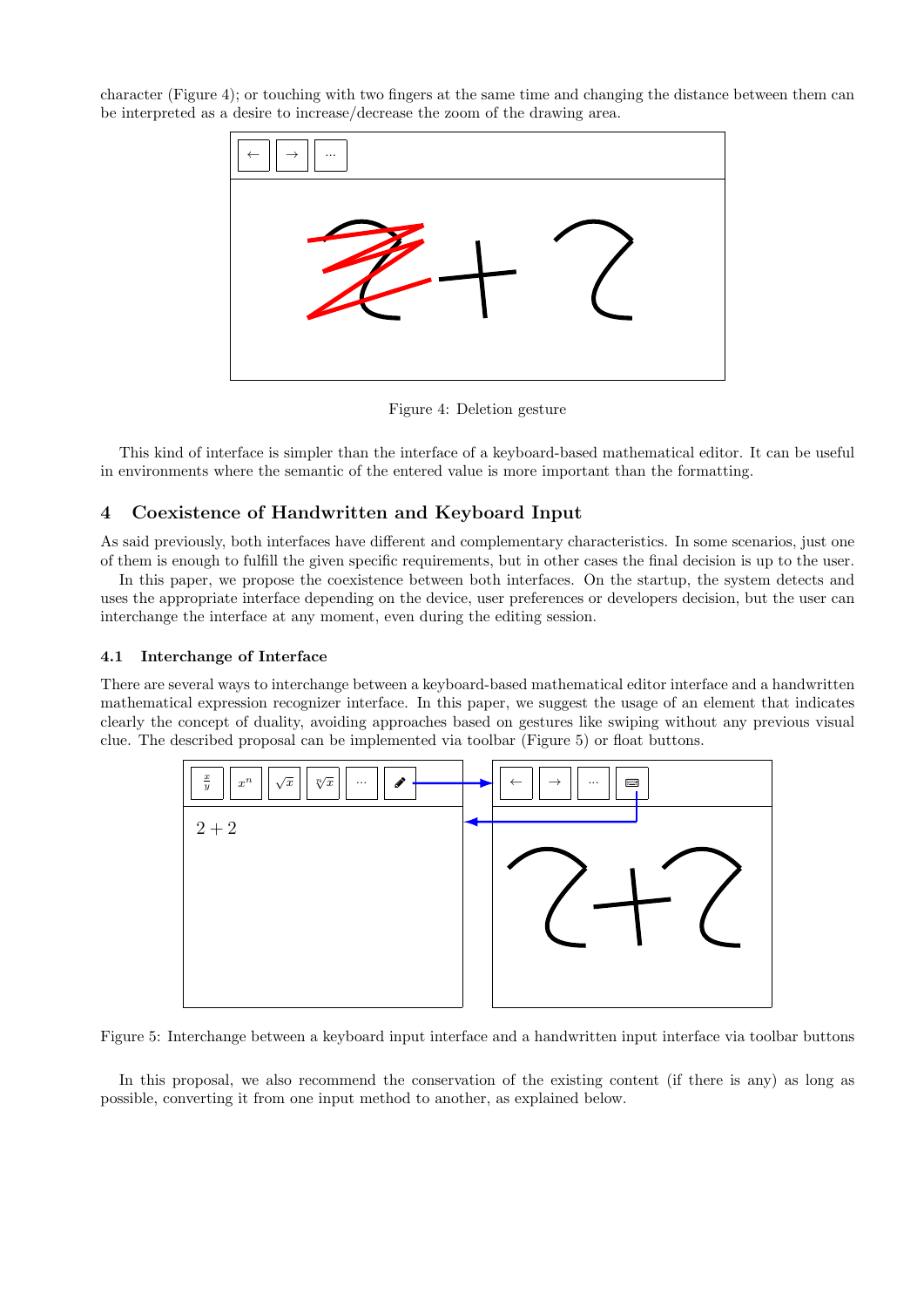### 4.2 Conversion of Formal Content to Strokes and Vice Versa

Given a handwritten math input, once recognized, its conversion to a formal content for the keyboard-based mathematical editor is trivial: the formal result of the recognizer is just passed to the editor, assuming that all the pieces use the same format.

The conversion of content typed with a keyboard-based editor to a set of strokes understandable by the handwritten expression recognizer is not immediate, because it is necessary to create a correct 2D structure containing handwritten symbols. The technical details are out of the subject of this paper, but one possible solution can consist on reusing the existing painting technology of the WYSIWYG editor, sending the paint instructions directly to the drawing area of the recognizer.

For the conversion of text characters to strokes, an existent font made with drawing instructions can be used, and the system just have to execute the corresponding paint instructions when a character must be drawn. A real implementation of this proposal has been done in the WIRIS editor. Figure 6 shows the automatically generated handwritten expression.



Figure 6: Automatically generated handwritten expression in WIRIS editor

#### 4.3 Developer Tools

In this section, we present some guidelines for API development where keyboard and handwriting inputs coexist.

#### 4.3.1 Providing Clues and Hints About the Expected Value

In some platforms, like in assessment environments, the mathematical input field is used to let students provide an answer to a problem or question.

Since recognition of handwritten math expressions is not 100% accurate and due to handwriting ambiguities, it is recommended to pass hints and clues to the recognizer in order to increase the success rate.

For example, if the platform knows that the student has to give an answer that is composed just by numbers, notifying it to the recognizer can increase the success rate since the recognizer will not classify confusing drawings of "2" like "z".

Technical details about the format of those clues and hints go beyond the purpose of this paper.

#### 4.3.2 Obtaining Information About the Input Mode

In some cases it is interesting for the platform to store the drawing of the user. For example, in assessment environments, when the student answers using the handwriting recognizer and the system is unable to recognize the expression with success, a teacher can inspect manually the strokes drawn by the student and determine if the answer is correct or not.

In some formats like MathML it is possible to insert semantic content next to the formal representation of the expression (in this case, using a semantics tag<sup>14</sup>). In other formats like LAT<sub>E</sub>X, this semantic content can be

<sup>14</sup>https://www.w3.org/TR/REC-MathML/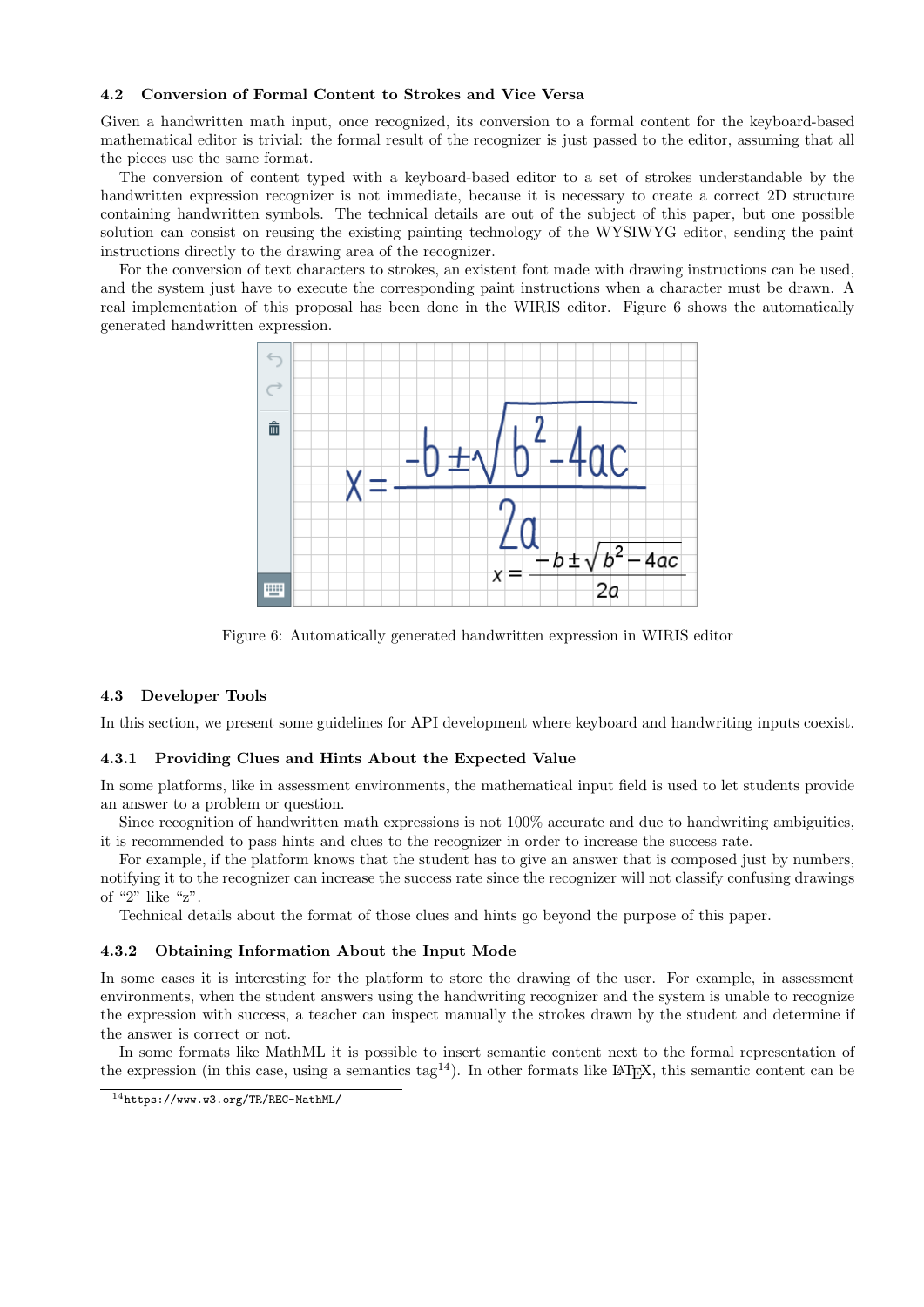inserted just as a LAT<sub>EX</sub> comment, and the real code that represents the expression is not affected by it.

This paper proposes the insertion of the user drawing as a semantic content inside the returned value when the developer explicitly retrieves it in this way from the input field.

In the future, if new input methods are implemented (like voice recognition), other semantic content can be returned next to the real representation of the expression using this method.

#### 4.3.3 Interface Events

An API for managing interface events increases extensibility and adaptation to customer requisites, and allows the developer to have full control on the input field behaviour. This paper proposes the following events, not entering in details about the technical implementation. In general:

- An event that is fired when the value of the field changes.
- An event that is fired when the interface input mode changes.

For the keyboard-based mathematical editor:

- An event that is fired when the selection or caret position changes.
- An event that is fired when the formatting of the expression or the selection changes.

For the handwritten mathematical expression recognizer:

- An event that is fired when the drawing area changes.
- An event that is fired when the system recognizes an expression.
- An event that is fired when the system cannot recognize an expression.

With these events a developer can, for example, prevent the submission of a form if the entered strokes have not been still recognized (or there has been an error in the recognition), in order to prevent wrong submissions.

#### 4.4 Default Interface Mode on Startup

On the startup the system has to decide the appropriate interface to be displayed for entering mathematical expressions. This decision is based on several factors.

The developer has all the power to decide what interface must be used, since the developer knows the context of the page and, for example, if the entered value is going to be evaluated later or is going to be inserted in a page with a specific formatting. The developer knows also the main user target (primary education, secondary education, university students, etc.), and can decide that a complex expression should be entered just with the keyboard-based editor (like, for example, a Taylor series development).

If the developer does not take a decision over the default interface, there are several scenarios. If there are stored user preferences from previous sessions, the system can load them and display the default interface based on the current configuration.

If a user configuration is not defined, this proposal suggests that the system should determine, as far as possible, if the platform expects a given value and the user can use the handwriting recognizer to enter it.

In other words: if the handwriting recognizer is not able to recognize the expected value, the system must display the keyboard-based editor interface by default (and in some cases, it is recommended to disable completely the handwritten input). Of course, in this scenario the developer needs to provide a clue about the expected value, as seen previously.

Otherwise, the system can detect characteristics from the device. For example, if the user is using a device with a touch screen or a digital pen, the handwriting recognizer can be used as default interface. The system can detect other properties, like if the user is using a screen reader due to a visual impairment and, in that case, enable the keyboard-based editor by default.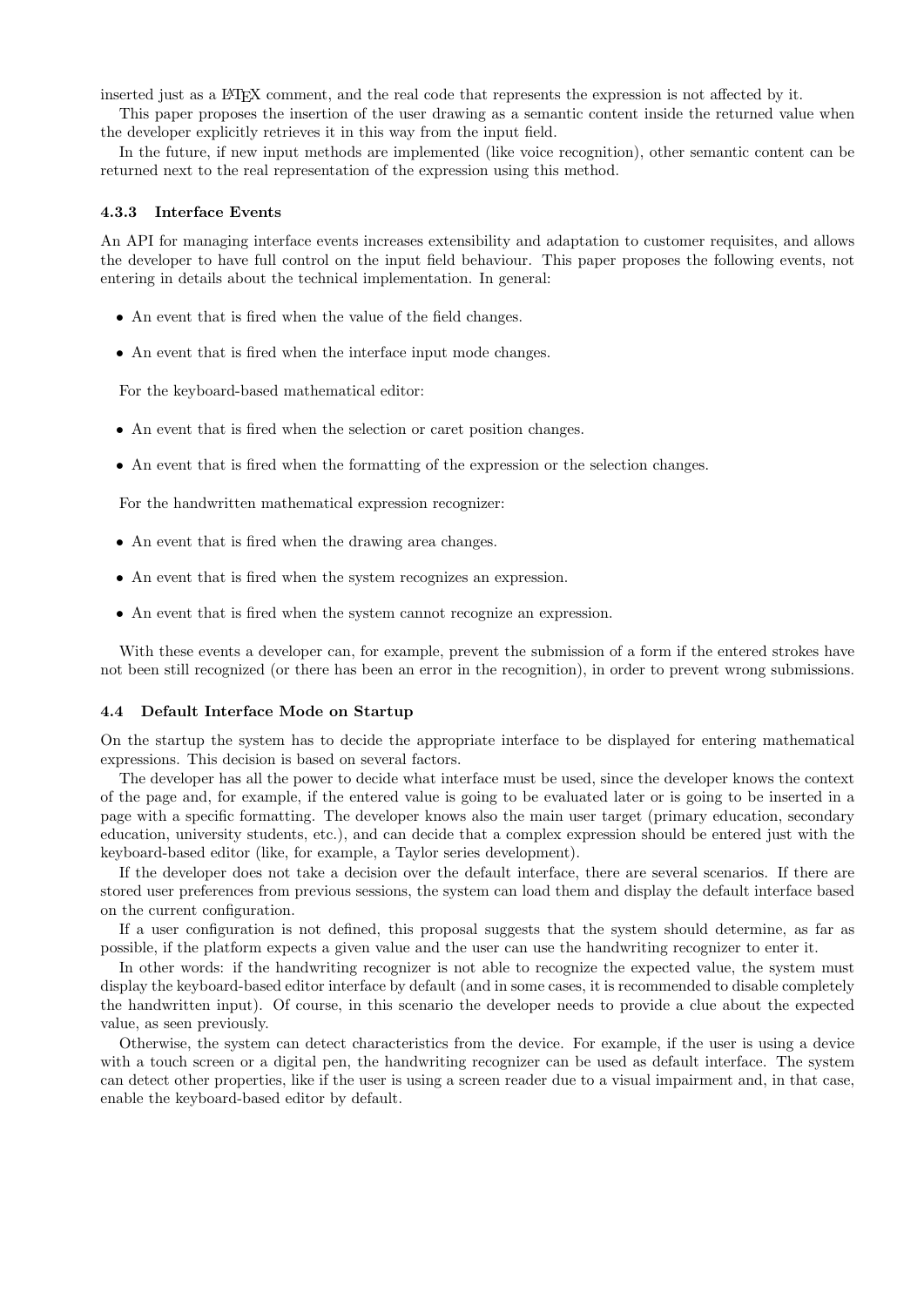# 5 Accessibility

Web accessibility refers to the inclusive practice of removing barriers that prevent interaction with, or access to websites, by people with disabilities. When sites are correctly designed, developed and edited, all users have equal access to information and functionality.

The needs that Web accessibility aims to address include:

- Visual Visual impairments including blindness, various common types of low vision and poor eyesight, various types of color blindness.
- Motor/mobility e.g. difficulty or inability to use the hands, including tremors, muscle slowness, loss of fine muscle control, etc., due to conditions such as Parkinson's Disease, muscular dystrophy, cerebral palsy, stroke.
- Auditory Deafness or hearing impairments, including individuals who are hard of hearing.

Seizures Photo epileptic seizures caused by visual strobe or flashing effects.

Cognitive/Intellectual Developmental disabilities, learning disabilities (dyslexia, dyscalculia, etc.), and cognitive disabilities of various origins, affecting memory, attention, developmental "maturity", problem-solving and logic skills, etc.

By the nature of a mathematical input field and the subject of this paper, only visual and motor/mobility disabilities are taken in account in this proposal.

In the case of motor/mobility disabilities, the major part of the work is already performed by the web browser, the operating system and third-party native tools, performing the required zoom on the page and enabling special features on mouse and keyboard (like enabling special keys or modifying the behaviour of classical mouse drag&drop). In this paper we assume that these features are enough to offer a good experience to motor/mobility disabled users and It does not propose any extra work. But, of course, implementations are free to include new features that help on the removal of this barrier.

In the case of visual disabilities, due to the nature of a handwriting recognizer, this proposal recommends the exclusive usage of a keyboard-based mathematical editor, which can include more advanced features for visual impaired users than a handwriting recognizer, like keyboard navigation and support for screen readers.

## 5.1 Keyboard Navigation

On the keyboard-based editor, the system must implement a way of accessing all elements (toolbar, buttons, editing area and others) using just the keyboard. This feature can be already implemented using the focus property defined by W3C.<sup>15</sup>

When a user activates the button that changes the interface to the handwriting recognizer, we propose to make focusable just the button to go back to the keyboard-based editor. By this, a user that suffers from visual impairment or a motor/mobility disability can go easily back to the classical editor that offers full accessible support.

## 5.2 Screen Reader Support

Modern accessible web technologies offer advanced support for screen readers, allowing the developer decide what the screen reader should synthesize. On the keyboard-based mathematical editor, this feature can be used for two purposes:

- Providing description of interface elements when they are focused, like tabs, action buttons and editing area.
- Providing a description of the context when the caret is moved, like in a classic input field. When the caret is moved in a classic input field, the screen reader usually spells the name of the character at the caret position (or other details, like if the caret is at the end of a line). This feature can be also implemented in a keyboard-based mathematical editor using the standard aria-live region,<sup>16</sup> providing a brief description of the context of the caret (beginning of a square root, denominator of a fraction, etc).

<sup>15</sup>https://www.w3.org/TR/html5/editing.html#focus

<sup>16</sup>https://developer.mozilla.org/en-US/docs/Web/Accessibility/ARIA/ARIA\_Live\_Regions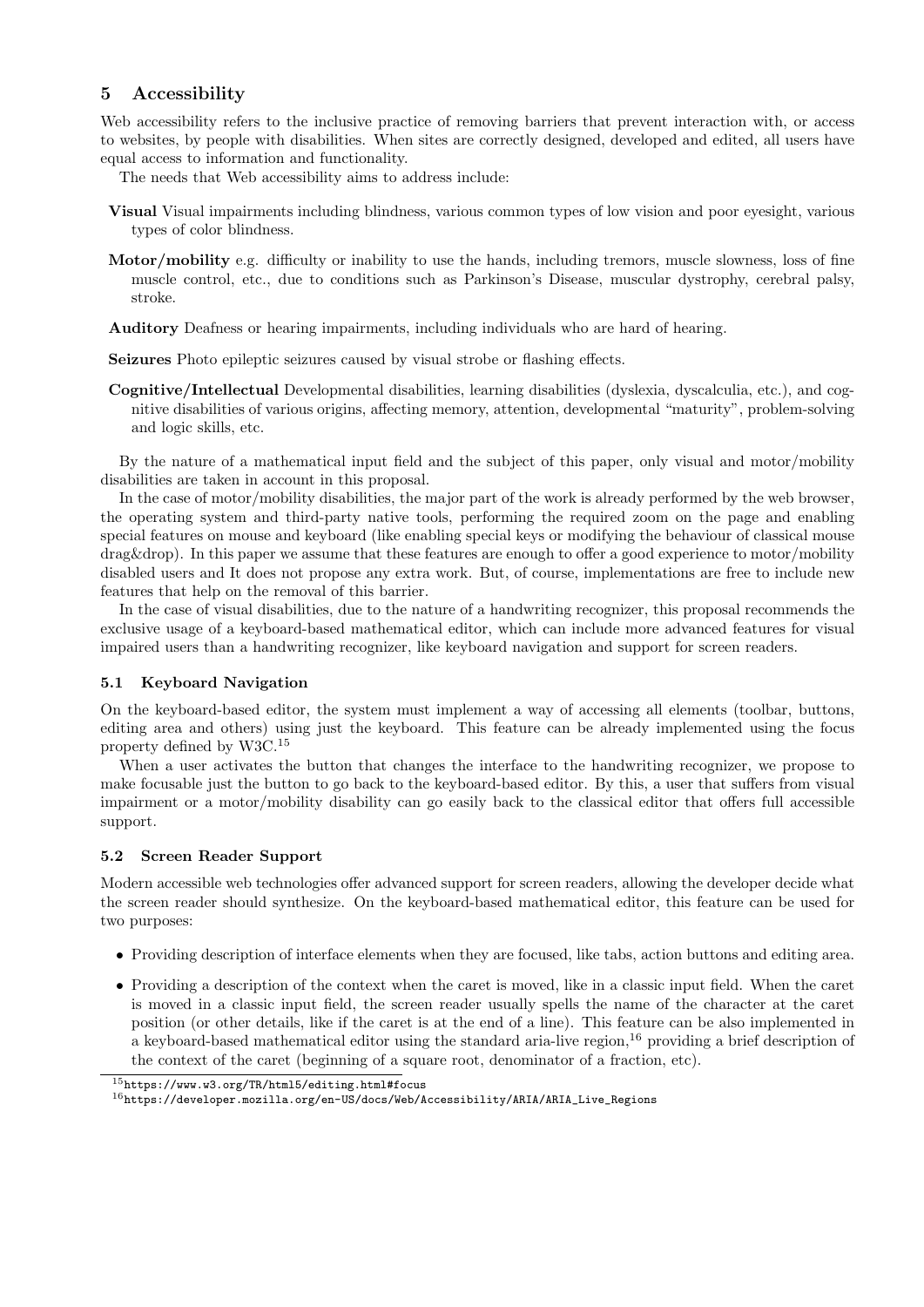# 6 Examples and First Integrations

The model of interface proposed in this paper has been already implemented in WIRIS quizzes. WIRIS quizzes (Figure 7) is a software component that allows teachers to create questions for students, containing random variables, providing automatic evaluation of answers and using WIRIS editor as mathematical input field for students.



Figure 7: Question creation in WIRIS quizzes

When a teacher creates a question and provides the structure of a correct answer (e.g. specifying what variables, numbers or symbols are involved in it), WIRIS quizzes analyzes it and passes a set of constraints to WIRIS editor to increase the success rate of the handwriting recognizer. For example, if the correct answer contains only numbers and does not contain any "z", the ambiguous strokes that might either be a number "2" or a letter "z" will be recognized as numbers. Figure 8 shows an example of failed recognition due to unknown information about the context, while Figure 9 shows how, with information, the recognizer has a higher success rate.



Figure 8: Failed recognition of number "2" without context information about the expected input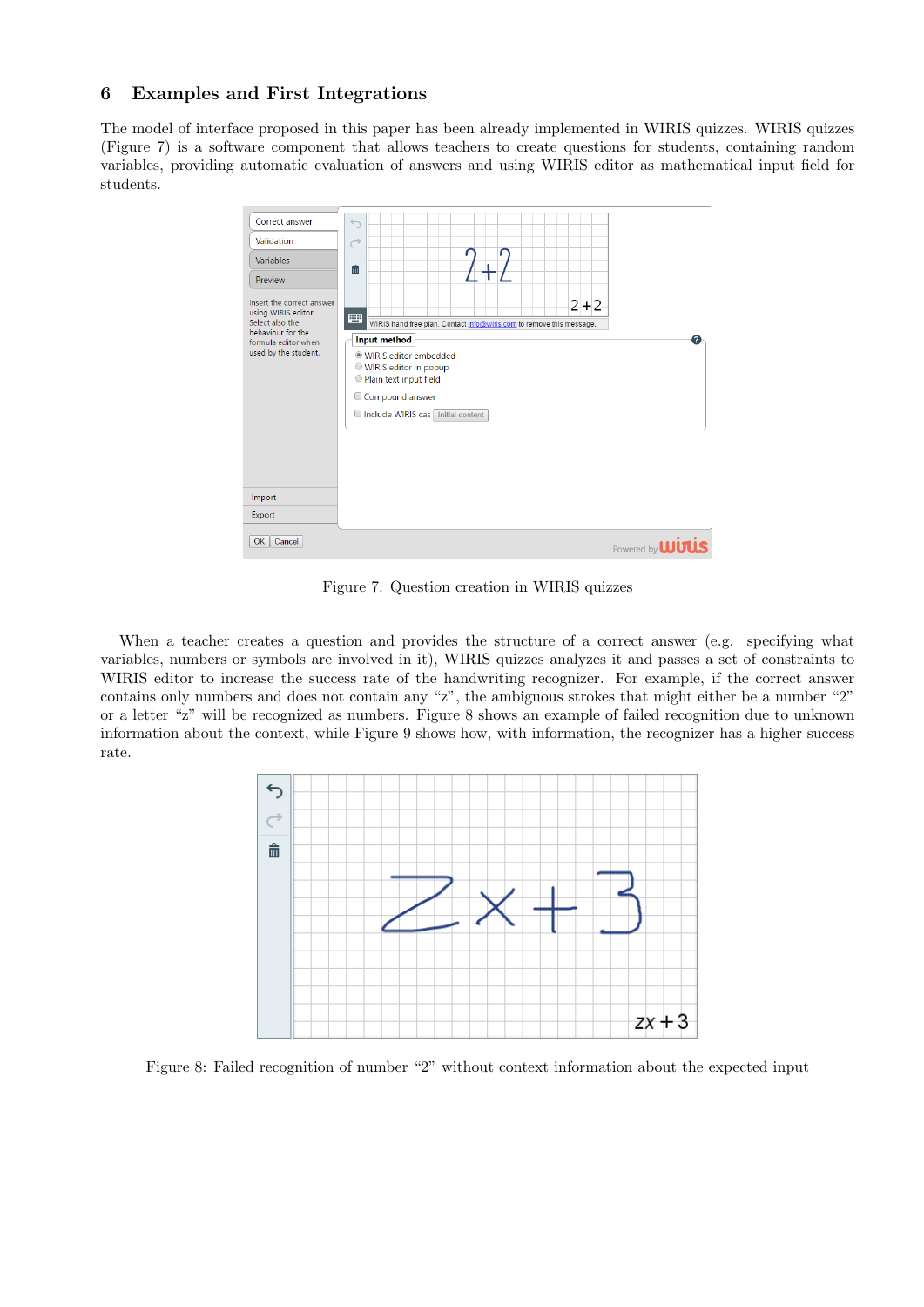

Figure 9: Once the system has information about the context, it recognizes correctly the character "2"

# 7 Discussion and Future Work

# 7.1 Technical Details and Standardization

This paper is a proposal for coexistence of mathematical handwritten and keyboard input in a WYSIWYG expression editor, and is not an API proposal or a definition of a standard.

From the point of view of the authors of this paper, the following subjects are still pending of discussion and standardization:

- Inclusion of a math type on standard HTML input field types.
- Definition of an API for the control of "math" input fields, including configuration parameters and event listeners.
- Election of a standard mathematical format for "math" input field values, like MathML.

## 7.2 Other Input Methods

Advancements in artificial intelligence and machine learning are promoting the development of new technologies that can analyze and classify information impossible to handle until now. Specially, advancements in ASR (Automatic Speech Recognition) introduce speech as a new input method of mathematical expressions  $[WHP+09]$ . There are even some studies that combine both handwriting and speech input to enter a mathematical expression [MMPVG13].

The interface proposal of this paper can be extended to these new input methods, adding a new button for interchanging the interface to the new input modes, extending the functionality of the existing interchanger button or adding a new button that just opens a modal dialog for speech input, like traditional text input already do (e.g. Google, Apple, Microsoft).

## 7.3 Drawing over the Current Formal Expression

Another possible approach for the problem handled in this paper can consist in allowing the user to draw new subexpressions over an existing formal expression in the mathematical editor. But this approach presents some problems:

- Using the mouse or the touch screen to handle the caret position and selection can conflict with the feature of drawing or performing gestures.
- Sometimes there is not enough space to draw a subexpression. For example, in this case it would be difficult to draw a new fraction inside the square root: √

$$
\frac{\sqrt{x}}{2}
$$

• Recognizing incomplete subexpressions has lower success rate than recognizing complete expressions.